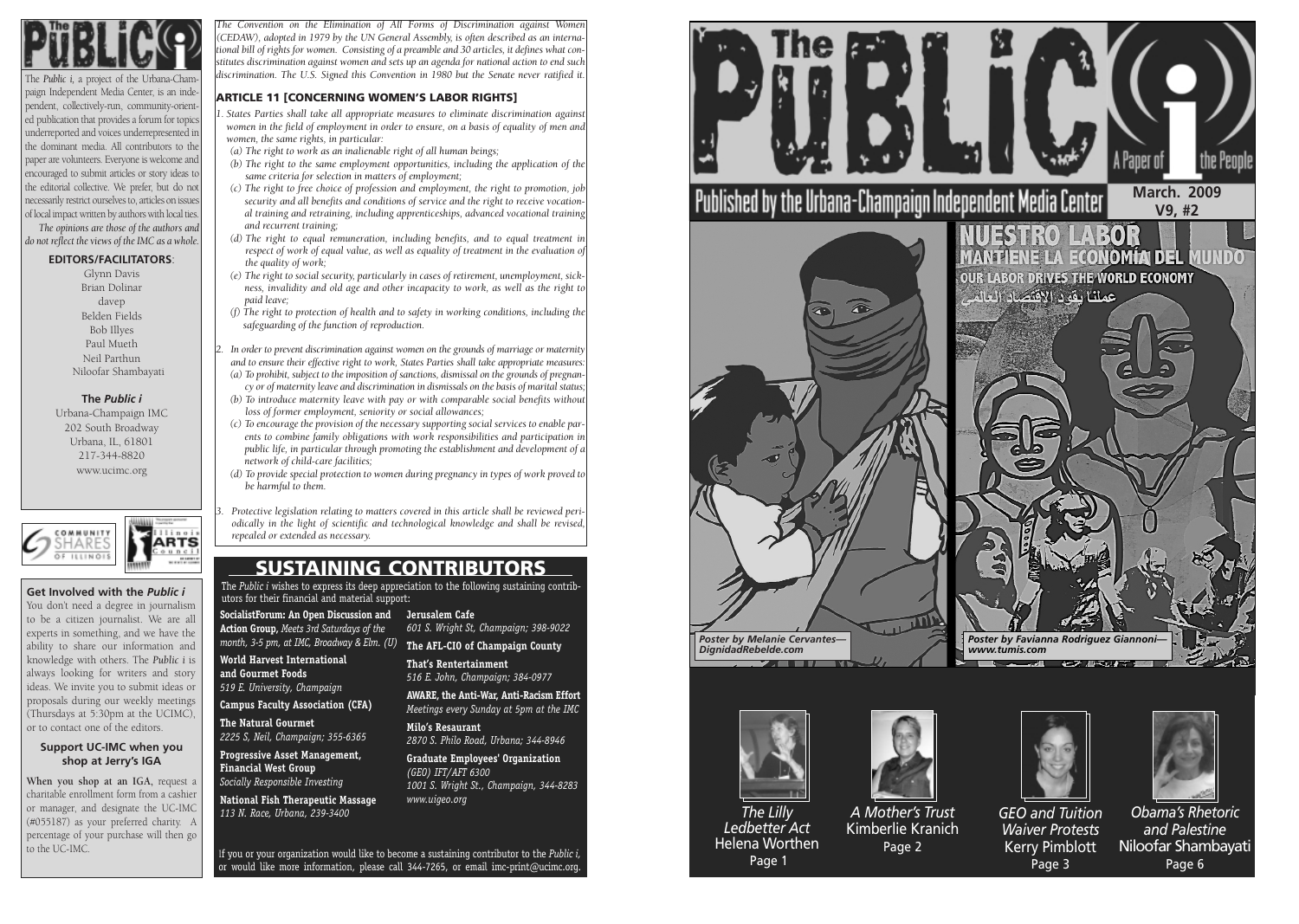

THAT THE EARNING POWER OF A WOMAN on the job is less than a man's is pretty general knowledge. Right now, women earn about 78 cents for every dollar a man earns. The Institute for Women's Policy Research calculates that this adds up to \$210,000 less for women over a 35-year, full-time work life. Obviously, this impacts what a woman can give her children, to say nothing of retirement security. The bill that President Obama signed on January 27, the *Lilly Ledbetter Fair Pay Restoration Act,* addresses a particularly cruel 2007 decision by the Supreme Court that said the deadline for filing a charge of discrimination in pay is 180 days from the first paycheck. Ledbetter didn't even realize that the men around her at Goodyear were making more than she was until she'd received 19 years worth of such paychecks. Now, the deadline is 180 days from each discriminatory paycheck; every new paycheck is a new act of discrimination.

The comparison between men's and women's wages matches women with full-time jobs to wages of men with full-time jobs. Full-time work is getting more rare. What replaces full time jobs is part-time jobs, mostly in retail,



service, and care work like child care and home care. A hard-to-measure number of these jobs drop into the informal economy. People get paid in cash, nothing is in writing, no payroll taxes get taken out and there's no workers' comp, to say nothing of benefits.

You may have heard people say, "The best economic stimulus is a union." This is especially true for women. In simple terms of dollars, women in unions make a median \$809 per week compared to non-union women who make \$615.

But many people in unions will say that it's not actually the money that is most important—it's that fuzzy thing called 'a voice.' If you have a union, you have representation, meaning that it's someone's job to take your side and understand your experience of your job, and, if it comes to that, defend you and if possible protect you. This means protecting you against not just unfair practices at work but also more general threats, like unsafe working conditions including overwork or exhaustion and discrimination. For women who may not have had practice successfully defending themselves, the experience of representation can come as a revelation. This experience is often sufficiently profound to make an otherwise uninvolved union member decide to become an activist.

In fact, this experience is often cited by women who tell the story of how they got involved in their unions. They'll tell the story of how a problem at work developed, became complex, became something they couldn't resolve themselves and eventually brought them into conflict with their employer. That moment of confrontation is also a moment of clarity.

In my experience as a labor educator, many such problems have to do with attendance—missing work to take a child to the doctor, taking a phone call at work from a family member, or sometimes the exhaustion that comes from doing too much overtime. An example that comes to mind right away is a woman who cleaned office buildings at one site from 11PM to 4AM, then went home and slept for 2 hours, got up and sent the kids to school and then went and cleaned a different building—for the same cleaning company!—from 9AM to 2PM. This insane schedule allowed her to see her kids at breakfast and dinner, but it was killing her. One day she fell asleep on the job and her employer, in the process of disciplining her, discovered that she was actually working two different jobs. They accused her of lying and fired her. Luckily, she had a union representative who not only got her job back but got her work consolidated into one job plus back pay for the overtime she had been doing. The money was nice,

she reported, but what really mattered was that someone was on her side.

So why doesn't everyone form unions? Despite a recent study by the AFL-CIO that said that 78 percent of people favor "legislation that would generally make it easier for workers to bargain with their employers for better wages, benefits, and working conditions," only 7% of private sector and 12% of public sector workers are in unions. One reason is fear. Companies fire people who try to organize unions. A good report on this put out by Human Rights Watch is called *Unfair Advantage.* For many people, especially these days, a bad job is better than no job.

Of course, the official policy of the United States, since 1935, has been that unions are a good thing. Here is the actual language of the law, the *National Labor Relations Act.*

It is declared to be the policy of the United States to "eliminate the causes of certain substantial obstructions to the free flow of commerce and to mitigate and eliminate these obstructions when they have occurred by encouraging the practice and procedure of collective bargaining and by protecting the exercise by workers of full freedom of

association, self-organization, and designation of representatives of their own choosing, for the purpose of negotiating the terms and conditions of their employment or other mutual aid or protection."

That law is still in effect—although you'd never know it. Employers violate the spirit of this law, as well as its letter, all the time. One of the problems is that although the NLRA says that employers and unions have to negotiate "in good faith," nothing forces them to do so. There is no effective process and no penalties worth mentioning.

But another proposed bill, the *Employee Free Choice Act,* is in Congress right now. Passing it was part of Obama's platform, and our newly confirmed Head of the Department of Labor, Hilda Solis, is in support of it. It allows for majority sign-up, meaning that if a majority of the workers sign cards saying that they want a union, they get a union, period. Perhaps more important, it provides for mediation followed by binding arbitration so that workers, who in the past have sometimes gone years with a union but no contract (remember the Heartland Human Services workers in Effingham—mostly women), will get a contract within 120 days. Perhaps most potently, it allows for up to \$20,000 in penalties per violation for things like firing workers for union activity—plus triple back pay for any worker so fired. Stay tuned. If the *Employee Free Choice Act* passes, we're likely to be looking at a very different world of work, especially for women. Institute for Women's Policy Research, http://www.iwpr.org/Media/InTheNews.htm#Jan29 Other figures from www.cpgwi.org/gradereport.pdf and www.afl-cio.org

Unfair Advantage is at http://www.hrw.org/legacy/ reports/2000/uslabor/

# **Lilly Ledbetter, Hilda Solis, and** *The Employee Free Choice Act*

*By Helena Worthen*



*Helena Worthen, novelist and playwright, became active in her American Federation of Teachers local in California and pursued that involvement in workers' rights into a position as Associate Clinical Professor of Labor Educa-*

*tion in the School of Labor and Employment Relations at the University of Illinois.*

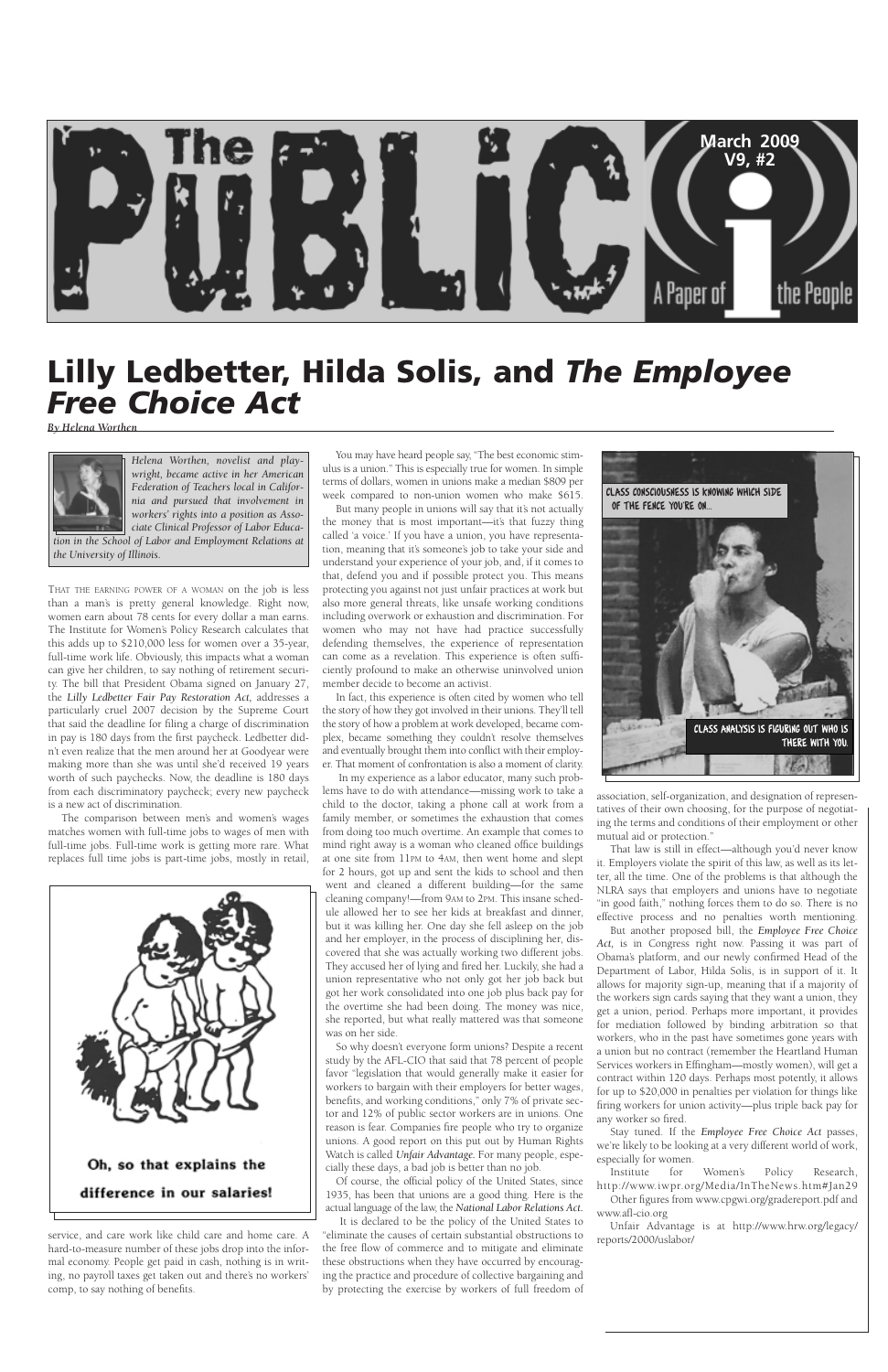## **LoCal**

THERE WAS AN IMPORTANT VICTORY Thursday night, February 19, 2008, for those fighting for reform of the criminal justice system in Champaign County. By a unanimous vote, the Champaign County Board appointed the Citizens Advisory Committee on Jury Selection.

The committee, made up of citizens, board members, and local criminal justice officials, is intended to address the racial disparities documented to exist in Champaign County. For several years the Courtwatch study conducted by the League of Women Voters has shown that while African Americans make up 56% of defendants, they represent 7% of the jury pool.

The 16 members of the committee include: Pius Weibel, Matt Gladney, Presiding Judge Thomas Difanis, State's Attorney Julia Rietz, head Public Defender Randall Rosenbaum, Courts Administrator Roger Holland, Joan Miller of the League of Women Voters, Aaron Ammons, Patricia Avery, William Brown, Lorraine Cowart, Brian Dolinar, Deloris Henry, Barbara Kessel, Jenny Putman, and Patrick Thompson.

While speaking in support of the Advisory Committee, County Board member Steve Beckett also defended his proposal to cut two committees the Transportation Committee and the Justice and Social Services Committee, the very committee that oversees the jury Citizens Advisory Committee on Jury Selection. This was a cost cutting measure that had to be made in tough economic times, he claimed.

"I TRUST YOU, KIM, and there's a lot that goes with that.'

Belden Fields expressed his shock over the proposed cuts. He pointed out that the chairs of both the committees, Matt Gladney and Lorraine Cowart, are minorities and this would send the wrong message to African Americans.

I spoke to remind the County Board of the recent deaths in the county jail. Without another check on the criminal justice system, there is the prospect of a law suit that could drain the county of money for legal defense or a costly settlement. There is currently a law suit pending for the death of Janet Hahn in 2007, claiming that she received poor medical treatment at the Champaign County jail for her diabetes and died as a result.

Beckett responded by saying that members of the public were "inadvertently misrepresenting" his proposal. In collaboration with the League of Women Voters, Beckett also a Law Professor at the University of Illinois provided students to help conduct the Courtwatch study. Now that his own study has shown that gross inequalities exist in the jury selection process, he has been forced to address the issue.

Already, the right-wing *News-Gazette* has editorialized against the Citizens Committee, commenting that the "extreme views" of some of its members would keep them from working in a "cooperative fashion" (2/26/09). In attempt to further slander the committee, the newspaper brought up that some of its members had been "charged or currently face criminal charges in Champaign County."

It is now up to the Citizens Committee to find out a way to ensure that defendants will have a "jury of one's peers."

## **Champaign County Board Approves Committee to Study Jury Selection**

That was the response I received from Karen\*, the mother of the kids I take with me on adventures.

These are the same kids who sleep over at my house, who cook meals with me,

who dance joyfully to gospel and blues and 80s music, who've met my girlfriend and with whom I have kept in touch since they moved away a few years ago from the neighborhood we shared.

I called Karen last week and told her that something was bothering me. I was worried that I might I have betrayed her trust in me by posting photos and videos of the kids and me on our outings on my blog without directly asking for her permission.

I called Karen the same day I received an email from some friends of mine who asked me to remove some video I had posted of them dancing on You Tube. I had sent them the link, and although they loved the video, they did not want it made public and asked me to remove it. I did and apologized for not asking them in the first place. I could have made the video private and only given them access to it but for some reason I did not. And although their names were not on the video and the video had only been viewed 14 times, making it likely that no one but them and me had actually viewed it, that wasn't the point. I had not asked. I want to be a friend they can trust. And this was not a good way to keep their trust. So after this experience, I decided not to assume anything. I decided not to take any chances on betraying Karen's trust in me with her children. On numerous occasions I have taken pictures of the kids on our excursions and have made photo albums and given them to Karen. A week ago, I had printed out one of my blog posts about an adventure with the kids and me and gave it to her. Still, I never actually asked if I could post the video and pictures I took of the kids on-line.

I called Karen and told her of my concern and why it was bothering me and offered to show her all of my blog postings that included pictures and video of the children and said that I would remove any and all of them if she did not approve.

I told her that I asked my brothers' permission before posting video and photos of my nieces and nephew and should have asked her permission. Karen listened patiently as I explained all of this.

Her response was, "I trust you with my kids. And there's a lot that goes with that. My kids really care about you."

I love these kids. I know that the love that's in me would move through me in an instant to remove them from harm's way even if it cost me my own life.

I had to choke back tears of joy. I recognized in her words the profound love that is part of trust and I recognized how both her children and I were the recipients of her trust and love. Had this happened a few years ago, I might have been too absorbed in my own relief to receive what she was offering me. Not this day. I was a sponge sponging up her deep love for her children and her trust in them that led to her trust in me.

Other people's children have been a significant part of my life since I started babysitting in the 7th grade. I have an intuitive wisdom about how to be with them that I believe is a gift from God. I often prefer the company of children and old souls. My grandparents were and are three of the people I have loved most dearly.

Yet I can worry about the potential judgments of adults against me because of racial differences, and even more so, because of my sexual orientation and all of the stereotypes that go along with it. Now that I have a girlfriend, it is hard not to see the love and closeness we express for each other.

And it is deeper than that. I weep inside every time Karen tells me that she trusts her children's intuition about people. It simultaneously taps in me an unhealed sadness from my own childhood and a profound joy that these children have their mother's trust.

I have their mother's trust, too, and what a profoundly loving gift that is. Thank you.

*\*Karen is not her real name.*





# **A Mother's Trust**

*By Kimberlie Kranich*



On Tuesday, March 10, 2009, you can support the UCIMC and other Champaign-Urbana non-profit organizations by enjoying a meal with family and friends. On that day, participating restaurants in Champaign-Urbana will donate a portion of their proceeds to support our work and the work of other non-profits in our community. Pledge cards provided at each restaurant will allow you to direct a portion of the proceeds to the UCIMC or any Community Shares of Illinois member organization of your choice.

So call today and make your reservations! It's an easy way to make a difference and to support valuable non-profits serving local community needs.

The UCIMC will host: Siam Terrace 367-8424 Dinner 212 W Main, Urbana

Other participating restaurants include: Luna 356-5862 Lunch and Dinner 116 N Chestnut, Champaign

Kennedy's 384-8111 Lunch and Dinner 2560 Stone Creek, Urbana

For more information, visit http://www.share-ameal.org or email nicole@ucimc.org

## **IMCFest 2009 & the Boneyard Arts Festival, April 17–19**

#### **At the IMC**

IMC Fest 2009 is a celebration of nearly a decade of the independent media movement in the twin city area. The festival will be composed of almost 30 of the areas favorite performers from various genres, an art show, local speakers, belly dancers, fire spinning, improv, and much more. Preliminary schedule available at: http://www.imcfest.org/schedule-events. What's more, this year's fest will be happening in conjunction with the Boneyard Arts Festival (http://www.40north.org/events/festival.html) Several local artists will have work on display during the festival.

**Recommended Blog**

There is now a blog devoted to labor and the economic crisis by *Public i* contributor John Reimann. You can read his blog at: www.iww.org/en/blog/1411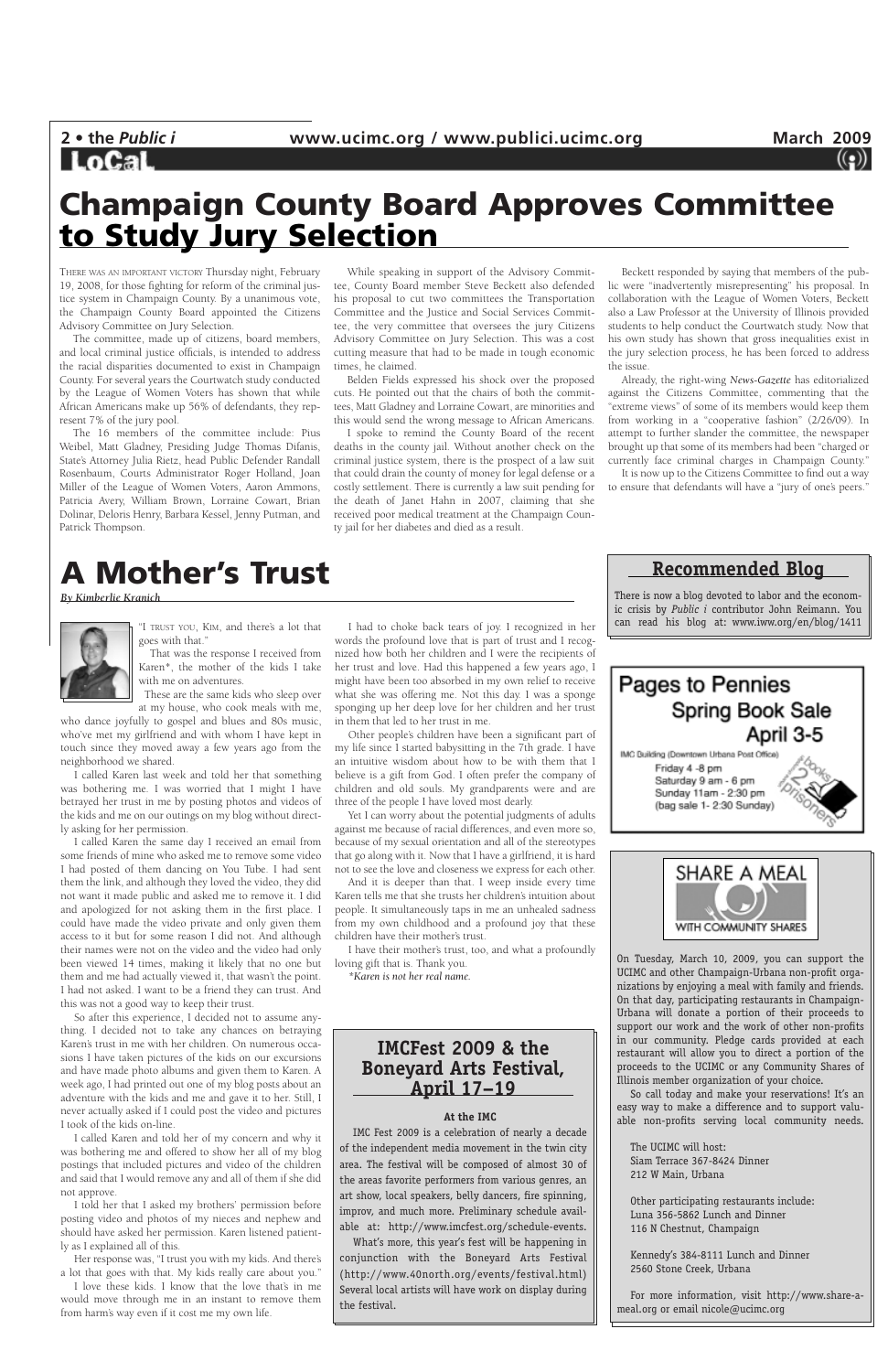**LoCal** 

FOR THE PAST SEVERAL YEARS, I've run what I've termed, tongue-in-cheek, a one-man campaign against the 'Unofficial St. Patrick's Day' event. In reality, no campaign can be a one-person affair; if it is, you're already losing. I've received financial support from the University (who

have their own motives). More significantly, I've had the moral support and intellectual guidance of my colleagues across a range of social and political movements here in the community and further afield which has reassured me that my sense of pain and outrage is valid and reasonable. I've, thus, come to understand how stereotyping disempowers those objectified. Most importantly, I've come to realize the ways in which this issue is similar to challenges faced by other ethnic and cultural groups, as well as the important ways in which it differs.

Most of the time, when we see criticism of 'Unofficial,' it is in terms of the danger binge-drinking represents to those engaged in it, or annoyance at these uncouth, undisciplined students, interfering with the regular operations of the university and the community. While I too am concerned about any physical endangerment, these aspects have never been my primary concern. The notion of a Fools' Day, a chance to break free of the rules and strictures of day-to-day life, is an old one, and can provide an opportunity to up-end social norms, representing, on the face of it, the social mobility and practical critique of authority we might otherwise desire. University of Illinois students, though, are not generally among the most disadvantaged in our society. To what extent is this an example of the already-privileged exerting that privilege to exempt themselves from the rules that bind others? Is the city's timid response based on the fact that this event's main promoter is a prominent local businessman?"

Reflecting on 'Unofficial' as an example of cultural stereotyping at the University, I have found myself doing so in the shadow of that most blatant example of racism and cultural appropriation, the "Chief." As I write this, window displays in campus-town stores juxtapose these two "traditions" in a disturbing montage of arrogance and presumptuous racism. At the same time, it is more than a truism to note that there are important differences between the two acts of appropriation. The expansionist history of the United States involved the killing of many Native Americans, as well as the destruction of much Native American culture, whereas that same expansion provided many opportunities for Irish immigrants. There are few individuals on campus who identify as having Native ancestry, while many individuals claim at least some Irish ancestry. The 'Chief' was officially sanctioned as a symbol of this campus, while university authorities have taken various steps to discourage and suppress 'Unofficial' events.

These points speak to the special context of the 'Chief' and suggest why it became such an important issue on this campus. None of the points, however, negate the problematic nature of the Unofficial event, such as it is. I have learnt, too, that it is important to avoid turning these experiences into a competition, where a group 'wins' by being more put upon—this benefits nobody, and prevents us from learning from the common ways in which different forms of stereotyping, appropriation, and prejudice each act to erase the humanity of individuals and groups.

Further, as is so often the case, the so-called mitigating factors of the 'Unofficial' event lose their sheen when examined in any detail. I've had many people claim "I'm Irish too" as a defense for some prejudicial remark. These people are, almost invariably, many generations removed from their immigrant ancestors. They don't speak with an Irish accent, and, rarely if ever, practice any Irish customs.

Their Irishness is a cloak to be put on or taken off as convenience dictates, and is generally musty from lack of use, lying forgotten in a dark closet of the mind until pulled out with a rhetorical flourish.

I'm proud of my heritage, of Irish literary culture and scientific accomplishments. I'm happy when someone's questions allow me to boast about our beautiful landscapes. I'm glad that many people are able to feel pride in a connection, however tenuous, to my country and my people. But it would be more than charitable to describe a one-dimensional identification of Irish culture with drinking as tokenism.

We can quibble over the reasons for this stereotype. Many will point to the role played by advertising campaigns, most notably that of Guinness. Perhaps less wellknown is the history of imagery of the Irish—how we have so often been portrayed as sub-human, irrational, not in control of our actions. While being seen as poets and raconteurs is, on one level, a neat reclamation (a positive twist on decidedly negative prejudices), on another level, it traps us within the bounds of those same images.

In the case of 'Unofficial,' we have an event created and promoted by bar owners, for commercial purposes, which further reduces *Irishness* to a single concept: "Drink until you're Irish," say the T-shirts; "Unofficially wasted." Any sense of reclamation undone, the implications—never subtle enough to be connotations—are painful, upsetting.

And so, it's helpful—nay, important, necessary—to have the tools of critical reflection, and bonds of fellowship with those who can engage us in dialogue. I'm grateful, therefore, for my fellow activists who have assisted me in my personal and intellectual growth, providing emotional support and enabling me to engage productively with this issue.

# **'Unofficial' Is Back, Like a 'Hungry Ghost'**

*By Andrew O'Baoill*



## **Tuition Waiver Proposals Scrapped In Face of Grad Student Protests**

**By Kerry Pimblot** 



OVER THE PAST MONTH, graduate students at the University of Illinois have engaged in a concerted struggle to halt proposed changes to the campus tuition waiver policy. Under the current system, graduate employees working between 10 and 26 hours per week automatically receive a

tuition waiver. However, at a labor-management meeting in January, the Graduate Employees' Organization (GEO)—a union representing 2,700 graduate workers across campus—was made privy to a series of recommendations developed by University administrators aimed at radically transforming the manner in which tuition waivers are distributed.

Under the new recommendations, graduate students on 25% appointments (10hrs/week) would no longer be eligible for a tuition waiver and the minimum tuition generating appointment would be fixed at 33% (13hrs/week). Deans of schools and colleges would also be empowered to impose caps on the total number of assistantships that departments could offer. In addition, private donors and corporations that fund research positions would be expected to cover the cost of graduate employee tuition in addition to salaries. Finally, students in professional degree and terminal Master's programs would be barred from attaining waiver-generating appointments altogether.

If implemented, these recommendations threatened devastating consequences for the quality and accessibility of education at the University of Illinois. Over six hundred graduate employees currently hold assistantships of less than 33% and would be severely impacted by any effort to eliminate tuition waivers. Cash-strapped departments particularly in the Fine and Applied Arts—would be forced to either continue offering 25% assistantships without a tuition waiver or increase their basic tuition-generating appointment to 33%, resulting in an overall decline in the total number of positions offered. For graduate employees who rely upon the availability of assistantships as their main source of income, these changes would put their continued presence at the University in serious jeopardy. To make matters worse, decreasing the total number of assistantships would result in larger class sizes and workloads for faculty and graduate employees, undermining the overall excellence of undergraduate instruction at the University. In fields like Social Work and Library and Information Science, graduate employees were particularly concerned about the recommendation that students in terminal Masters and professional degree programs be prohibited from attaining tuition waivers altogether. Without access to waiver-generating appointments, the cost of graduate study in these fields would skyrocket, forcing students to pay out-of-pocket or leave the program. Inevitably, in all of these cases, workingclass students and people of color would be disproportionately impacted with advanced degrees becoming the preserve of the wealthy few—a clear contradiction of the University's supposed land-grant mission and diversity initiatives. With these concerns in mind, graduate employees across campus mobilized to challenge the recommenda-



tions and demand a voice in the decision-making process. Within a matter of days, over 1,000 people had joined a Facebook group devoted to counteracting the proposed changes. Through the site, graduate students were able to share information about the recommendations and their potential impact on specific departments. Students began contacting Department Heads, Deans, and administrators en-masse, demanding accountability and greater transparency. Elected officials from the Graduate and Professional Affairs Committee held administrators' feet to the fire by raising the concerns of their peers in various venues. Concerned faculty—many of whom were learning about the recommendations for the first time—also began expressing their fears about the unforeseen consequences of implementing such proposals in departments that are already underfunded and overextended.

These organizing efforts converged in a public forum facilitated by the GEO on February  $11<sup>th</sup>$  at the YMCA. Over *Continued on page 7*

### **Get Involved with the** *Public i*

You don't need a degree in journalism to be a citizen journalist. We are all experts in something, and we have the ability to share our information and knowledge with others. The *Public i* is always looking for writers and story ideas. We invite you to submit ideas or proposals during our weekly meetings (Thursdays at 5:30pm at the UCIMC), or to contact one of the editors.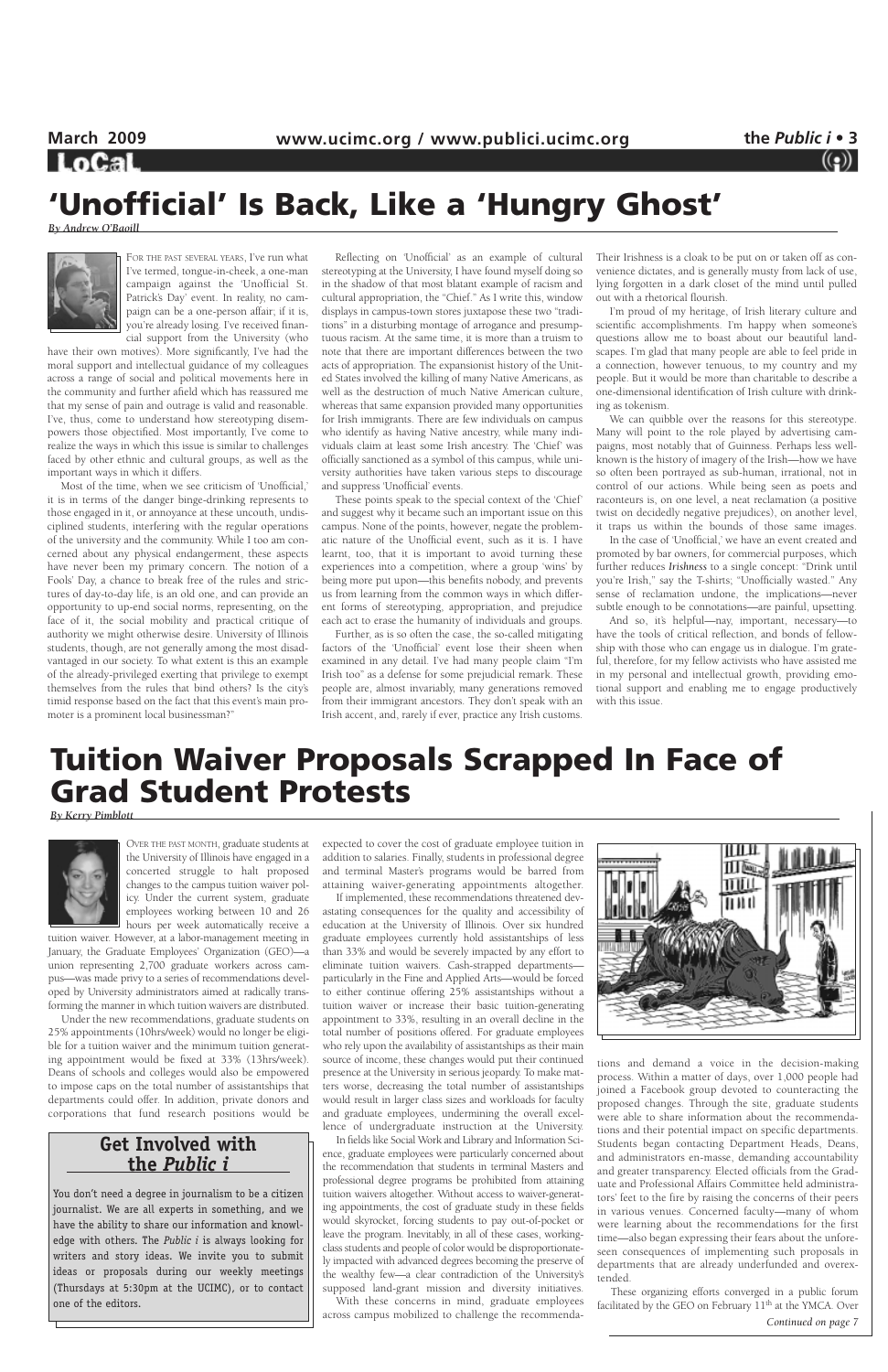### **Erma Bridgewater**



On February 26, 2009, Erma Bridgewater was the recipient of the Distinguished Community Services Award given to her at a Black History Month event held by the Muslim American Society. Born in 1913, Erma graduated

# **iNteRNaTioNal The Objectification of Women In War Zones**

from the University of Illinois with a degree in sociology and was Director of the Douglas Community Center for 24 years. She remains an active volunteer. The night's events also included talks by Carol Ammons and keynote speaker Imam Johari Abelmalek, and a performance by Ron Hanif Bridgewater and his jazz band.

*By Evelyne Accad*

### **The Library Loses a Patron.**

*By Anne Phillips, a Librarian at the Urbana Free Library*

A regular user of The Urbana Free Library died last week. We weren't surprised when the first notice appeared in the paper – we knew she had been ill and we had not heard from her recently, whereas once she had been one of our most persistent callers. Though I had spoken with her so many times, I knew very little of her story and was thus anxious to see the full obituary.

That came the next day. Just one sentence had been added: There will be no services.

Our relationship with this woman was not all sunshine. She was often querulous and impatient; she frequently asked for telephone numbers and had an aggravating habit of quickly losing the slips of paper that she wrote them down on. I know I'm not the only staff member whose heart sometimes sank upon hearing her voice. Still, we actually like to serve her: We're happy to be at a resource for those who seem to lack them. We knew she was often alone and as the calls started coming from a hospital room as often as from her home, we knew her health was deteriorating. A note of fear crept into her voice. She always said thank you and sometimes called me "dear."

The last time I heard her voice it was close to Christmas and she called to arrange pick-up of a gift she had for our Homebound Services Coordinator. It was, she assured me, a wonderful gift, a gift worth a special trip.

We're very protective of our patrons here; their right to privacy is paramount. But this woman's story has already been lost. Let us at least give her a name:

Bettina Chapman, 1937–2009 Rest in Peace

*"Children here find refuge in their hopes to die. The fact that death is equated to life is horrifying me. How are we going to deal with this generation in the future, how can we talk about life?"*

> —Message from Nadera Shalhoub-Kevorkian, working in the Palestinian Balata camp during the Israeli raids, March 2002)

THIS QUOTE FROM AN EMAIL MESSAGE I received from Nadera, an extraordinary woman I met in Istanbul several years ago, who works with and for women in Israel and Palestine, very much sums up the place we have reached in our present world: millions of children around the world hope to die, their lives offer them only despair, injustices are the order of the day… The situation in the Middle East, which has been left to fester since the creation of the State of Israel in 1948 continues to degenerate. It led to the invasion of Lebanon in 1982 by Israel and to the subsequent massacres of Sabra and Shatila in the Palestinian camps that left upwards of 2,000 Lebanese and Palestinian civilians dead, women raped, children massacred. Another war against Lebanon and the Hezballah by Israel took place in 2006 and seemed like a repetition of all the horrors that had taken place previously. Women in war zones pay the highest tribute to the violence that prevails. How can it go on like this? How can we go on living in such a world?

As I watch the news from year to year, month to month, the tanks and heavy artillery against the major cities of Palestine, against the camps and the civilians, I am reminded of so many war events that stuck in my memory: 1991, the first air raids of the US forces against Iraq, 1982, summer in Beirut, my sister in West Beirut, spending most of her nights in the shelter, Israel bombarding by air, land and sea, civilian targets, an urban center, and innocent victims, most nights filled with the sounds of shells crushing, detonating, burning, with the Beirut sky going up in fires, flames, explosions and lights, the massacres in the Sabra and Shatila Palestinian camps, the bodies of women, children, old people, young people, their throats slit, their stomachs open, blood flowing in the earth, holocaust repeated by the victims of the holocaust. And then Iraq, Afghanistan, Lebanon again, and all the other places on our poor earth, plagued by our Post-Modern world violence, places it would be too long to enumerate. The problems have reached proportions beyond words. Today, I feel a sense of urgency and doom I had not felt then.

In Iraq and Afghanistan, the situation which has considerably deteriorated over the last few months is in a state of chaos and degradation beyond words and women's condition is one of utter desolation.

In a series of extraordinary reports, the latest published in July, Human Rights Watch has documented atrocities "committed by gunmen and warlords who were propelled into power by the United States and its coalition partners after the Taliban fell in 2001" and who have "essentially hijacked the country".

The report describes army and police troops controlled by the warlords kidnapping villagers with impunity and holding them for ransom in unofficial prisons; the widespread rape of women, girls and boys; routine extortion, robbery and arbitrary murder. Girls' schools are burned down.

"Because the soldiers are targeting women and girls," the report says, "many are staying indoors, making it impossible for them to attend school [or] go to work."

"Two girls who went to school without their burqas were killed and their dead bodies were put in front of their houses," she said. "Last month, 35 women jumped into a river along with their children and died, just to save themselves from commanders on a rampage of rape. That is Afghanistan today; the Taliban and the warlords of the Northern Alliance are two faces of the same coin.

Following the occupation of Iraq, no one sees or hears voices or faces of Iraqi women, almost nobody in the mainstream media talks about the raping of Iraqi women following the occupation, and no one talks about violence against women in Iraq after Saddam. Ironically, faces and stories of women were revealed when needed in order to serve the state apparatus. The structural discrimination, double standard, and favoritism to Israel has kept separate the continued violence against Palestinian women and

Palestinian people, camouflaging their historical and philosophical underpinning.

The best example of the manipulation of 'woman object' through power is the case of Afghanistan. The Taliban regime, extremely repressive towards women, was put into place with the support of the USA in their struggle against the USSR. Subsequently, the war of Afghanistan, committed to fighting Al-Qaida's "terrorism," all of a sudden saw itself invested with another objective, that of the liberation of the Afghan woman oppressed by an obscurantist Islam. The choice of this objective was above all meant to win "enlightened" world opinion. No sooner had the victory been won than the war objective was forgotten and a regime strongly and classically patriarchal, just as repressive towards women, was put into place without any qualms.

This betrayal is all the more scandalous because the emancipation of women in Afghanistan has a long history. Afghanistan is the space for a patriarchy with very strict, rigorous norms; at the beginning of the twenties, under the influence of a reformist king and a few intellectuals, legislation was adopted which, in all of Islam, was the most progressive in terms of women's liberation. This reform provoked a reactionary revolt in 1924 led by clerics, then the uprising of 1928, followed by the king's abdication. There is, without a doubt, an ancient struggle for the emancipation of women in Afghanistan, which was picked up by the communist regime in the eighties; and the USSR intervention in Afghanistan covered itself with the same excuse. Reaction to this emancipation started with the Mujahedines in 1992-96, and continued with the Taliban, supported by Pakistan and Saudi Arabia, but also by the USA. The politics of the Taliban has been violently anti-feminist and anti-women, especially after they seized power in 1996.

Other connections to be made when one talks about the present world situation, globalization, women living in war zones, terrorism, etc., are the women who die from ill-treatment or murder by men every year in the US. It amounts to more victims than there were on 9/11, even though this continuous massacre is not considered war. Violence perpetrated against women by men, an international phenomenon, is not considered a violation of human world ethics, even though it is a war which has gone on for centuries. The reason given is that such violence has been lost in the sands of times. Today we ought to consider the terror committed against women on a world scale as a violation of international law, a war against humanity. (MacKinnon)

Women become objects which power manipulates on the political scene. This manipulation can take various forms (social, legal, symbolic, etc.), and follow multiple objectives. It can try to obtain political support from the population itself being manipulated (here meaning women), or the support from other sectors of public opinion (men for example). In past decades, several authoritarian regimes have adopted political positions favorable to women in order to bring them over to their side, while repressing 'political' opinion expressed mostly from the male side of the population. The cause of women tends to become today, and this is very remarkable, one of the main ideological values of the institutions of Empire. One can see it in the politics of the United States, but also in other institutions that call themselves international. Globalization as it is understood by imperial economic organizations (the World Bank, the International Monetary Fund, etc., but also the United Nations) tends to, with the best intentions in the world, manipulate women just as it manipulates the poor. Women are made to think that no matter how weak or poor, everyone can consume and acquire needed goods with whatever means they have—in other words, with whatever price they must pay for such transformation, i.e. additional impoverishment. This is one of the worst aspects of globalization in its frightening paradoxes (see Jeanne Bisilliat, 2003). The ideology of globalization conceives women as the most open to the myth of consumerism, the central myth of the American way of life. Under this ideology, women become phantasmatically invested with the capacity to transform societies, to become the defenders of Western values and civilization. In contrast, Islam, (as formerly Communism) reputed to be masculine in their attributes, are considered to be poles of resistance to "modernity."

The main target of the women's political movement today is the masculine management of the world, the will and efforts to militarize to the extreme, and to promote everything that is military. The militarization of any approach to problems within civil society (that of drugs for example), means that women's voices are reduced to silence.

*Evelyne Accad is an Emerita Professor of French at the U of I and a native of Lebanon.*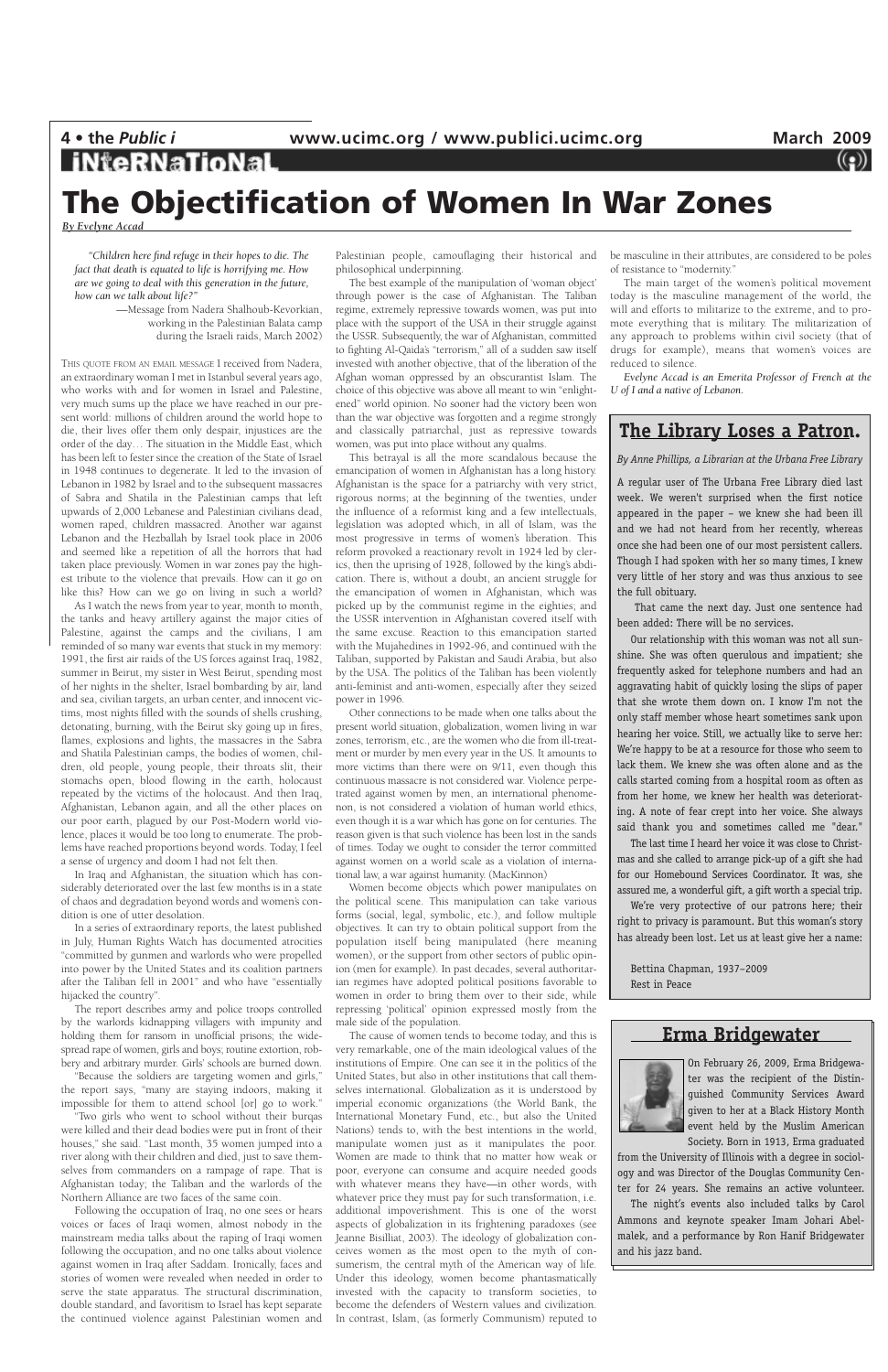# **The History and Significance of Women's Achievements In Sports**

*By Neil Parthun*



WHEN DISCUSSING THE HISTORY of the women's movement and its achievements, people often forget the contributions of sports and women athletes to the social and political emancipation of women. Sport was and remains a way for women to achieve positive life skills,

ensure physical health, and rebel against oppression.

From the late 1800s, sport was a way for women to gain a measure of freedom in a society that greatly inhibited their social choices. Of course, the advent of women emancipating themselves through sport was very harshly criticized by the male dominated society. For instance, the 1878 edition of the *American Christian Review* showed a diagrammed downfall for any woman who engaged in croquet.

- 1. A social party
- 2. Social and play party
- 3. Croquet party
- 4. Picnic and croquet party
- 5. Picnic, croquet and dance
- 6. Absence from church
- 7. Imprudent or immoral conduct
- 8. Exclusion from the church
- 9. A runaway match (more croquet)
- 10. Poverty and discontent
- 11. Shame and disgrace
- 12. Ruin

Many women saw sport as directly intertwined with the growing suffrage movement. The activity that these women saw as their means to establish some freedom was bicycling. In the late 1800's, leading suffragette Elizabeth Cady Stanton stated, "Many a woman is riding to suffrage on a bicycle." Susan B. Anthony continued with more detail about how bicycling and suffrage were meshed together for women: "Let me tell you what I think of bicycling. I think it has done more to emancipate women than anything else in the world. It gives women a feeling of freedom and self reliance. I stand and rejoice every time I see a woman ride by on a wheel."

The early feminist movement saw equality in the field of play as one of the fronts by which women could assert their equality to men. While the general society stated that women could not handle the rigors and physicality of sport, Elizabeth Cady Stanton dispelled this myth by arguing, "We cannot say what the woman might be physically, if the girl were allowed all the freedom of the boy in romping, swimming climbing, playing ball."

More cracks came to the myth of male superiority in the 1920s through the efforts of many female athletes. In 1922, Sybil Bauer broke the world (read: men's) record for the backstroke. In 1926, Olympic medalist Gertrude Ederle was the first woman (and sixth person overall) to swim the English Channel. She swam the Channel two hours

faster than any of the men who had previously achieved the feat.

While women athletes were shattering male records, the Amateur Athletic Union (AAU) had refused to allow women's athletics. The AAU had been at the forefront of social conservatism and alleged that women athletes would likely be lesbians or have loose sexual morals. The AAU succumbed to public pressure in 1924 and allowed women's athletics with the establishment of a women's track and field organization.

The patriarchal status quo was reeling when Mildred Ella "Babe" Didrikson hit the sports scene. She won three medals in the 1932 Olympics and excelled in multiple sports, with her primary sport being golf. She dominated the sports that she played. But such dominance and achievement brought sexist backlash. Critics slimed Didrikson by calling her "mannish" and that she "could not compete with other girls in the very ancient and time honored sport of mantrapping." The allusions to lesbianism and that talented female athletes lacked femininity would be hallmarks of criticism that women athletes would face. Yet, Didrikson did not yield to such criticisms that she needed to appear more feminine and continued to hone her vast talents. She was unapologetic about her athletic prowess, even when confronted by the media who routinely criticized her looks because they could not criticize her ability. When a journalist asked her, "Is there anything you don't play?" Didrikson quickly responded, "Yeah, dolls."

While women athletes faced discrimination in their sporting activities, it was even worse for African American female athletes. Althea Gibson was the daughter of sharecroppers and grew up in Harlem during the Great Depression. Despite a difficult family environment and academic troubles, Gibson excelled in table tennis. Activists in the community quickly introduced her to the Harlem tennis courts and assisted her training. She was prohibited from playing in tournaments because tennis was a segregated sport. It was not until former #1 tennis player in the world, Alice Marble, wrote a scathing editorial stating, "Miss Gibson is over a very cunningly wrought barrel, and I can only hope to loosen a few of its staves with one lone opinion. If tennis is a game for ladies and gentlemen, it's also time we acted a little more like gentlepeople and less like sanctimonious hypocrites.... If Althea Gibson represents a challenge to the present crop of women players, it's only fair that they should meet that challenge on the courts." Gibson was subsequently given entry into the 1950 US Championships.

While the world had its eyes focused on the civil rights movement in the South and African Americans like Jackie Robinson breaking the color line in baseball, Gibson's entry into professional tennis broke tennis's color line. Gibson dominated professional tennis by being the first to win a Grand Slam tour as well as backto-back-to-back doubles titles at Wimbledon and the US Open in 1956, 1957 and 1958. From 1956 to 1958, Gibson was ranked in the top ten players of the world and achieved the #1 ranking for 1957 and 1958. Gibson's monumental success struck a blow to both racial and gender based discrimination.

As women achieved the right to control what happened to their own bodies in *Roe v. Wade* and were fighting for equal access to higher education with Title IX, this struggle was aptly reflected in sport. On Sept. 22, 1973, Billie Jean King took on Bobby Riggs in "The Battle of the Sexes." King routed the sexist Riggs and gave further enthusiasm to the movement for gender equality. King continued the struggle for equal rights by establishing the Women's Tennis Association and in 1973; her organization got the US Open to be the first professional tournament to offer identical purses to the male and female winners. She also supported women's right to choose by being profiled in *Ms.* with the title "I Had an Abortion."

As sports have entered the last 25 years, women athletes have continued to struggle for equal treatment in society. During the 1980s, Martina Navratilova overwhelmed competition and used her social status to speak out about social justice issues, primarily acceptance of homosexuality. Navratilova was an open lesbian athlete and often gave her partner a prominent seat in the family seating area during events. As an out and open athlete, Navratilova helped to foster acceptance of the LBGT community as well as equal rights for women. In the last decade, the two most memorable faces of the intersection of sports and the women's rights movement are the 1999 World Cup Women's Soccer Team and the Williams sisters in tennis. During 1996, that women's team successfully led a strike, with mentoring from Billie Jean King, to ensure that the women's team received equal compensation to the men's team. In 1999, this team won the Women's World Cup and gave the world the immortalized picture of Brandi Chastain celebrating scoring the winning goal. When asked about the importance of their win, the US National Team Coach stated, "They had an impact on America's consciousness, on women's sports, on women's voices." The success of these women athletes on the international stage inspired numerous girls and women to get involved

in sport and gave them female role models of what they could achieve.

Venus and Serena Williams are synonymous with the pinnacle of tennis performance. Much like Althea Gibson, the Williams sisters honed their skills on the public tennis courts of Compton, California with the help of their father. Through their dedication and hard work, they have become positive role models for women everywhere.

Through sport and other forms of resistance, women have gained numerous rights in the struggle toward full social equality. Women gained a monumental boost with the establishment of Title IX in 1973. Title IX gives women equal opportunity and equal access to educational programs and activities. It has given women and opportunity to overcome discrimination in academic programs, but also in sports. According to the Women's Sports Foundation, before Title IX there were 1 in 27 high school girls playing sports. The ratio is now 1 in 3. The involvement of women and girls in sports has had many positive outcomes. Studies have shown a correlation between such involvement and higher grades in school, better self esteem, less early pregnancy and drug use, and higher graduation rates.

While women athletes have made vital contributions toward gender equality that have positive impacts on athlete's lives on and off the field, there are still battles that need to be fought: swimsuit issues that sexualize female athletes, photo shoots that promote an unhealthy and dangerous style of beauty, and *Maxim*-style articles that cheapen women's sports into simple ogling festivals of attractive female athletes. These are dangerous for women's physical and mental health. Similarly, this is also dangerous for men. These images create a sexualized stereotype of women athletes. Sexualized imagery of athletes does not promote an appreciation for athleticism or the sport being played, but rather treats women as things to be objectified. Often, the most talented women athletes will not be the ones focused on by the media, but rather it is the athletes deemed "most attractive" that receive the attention. Many of the talented players are deemed "too mannish" and "not feminine enough" for widespread appeal by mass media. Other studies have shown that these sexualized images negatively impact the interest level of males and females to the sport being represented.

There is also the struggle for acceptance of gays, lesbians, transgendered and queer players on teams. There have been more open lesbian athletes like Martina Navratilova than there have been male athletes. Sport should be an open place for all players, no matter their sexual preference, to be able to hone their skills and enjoy play.

As struggles remain on the forefront, it is important to remember the valiant struggles that have gotten us this far both in politics and sport so we can have motivation and

vigilance to continue the fight for social justice.

For further information about contributing to the struggle of women and sports, check out the Women's Sports Foundation and the academic work of Prof. Pat Griffin.

### **"Transforming Power": Tenth Annual Graduate Symposium on Women's and Gender History**

March 5–7, University of Illinois at Urbana-Champaign Levis Faculty Center, 919 W. Illinois Street, Urbana Keynote Address: Thursday, March 5 at 7:30PM Roderick A. Ferguson, University of Minnesota "My Man Bovanne: A Black Feminist Critique of Black Power and the Institutionalization of Movement Politics" Spurlock Museum Knight Auditorium, 600 S. Gregory Street, Urbana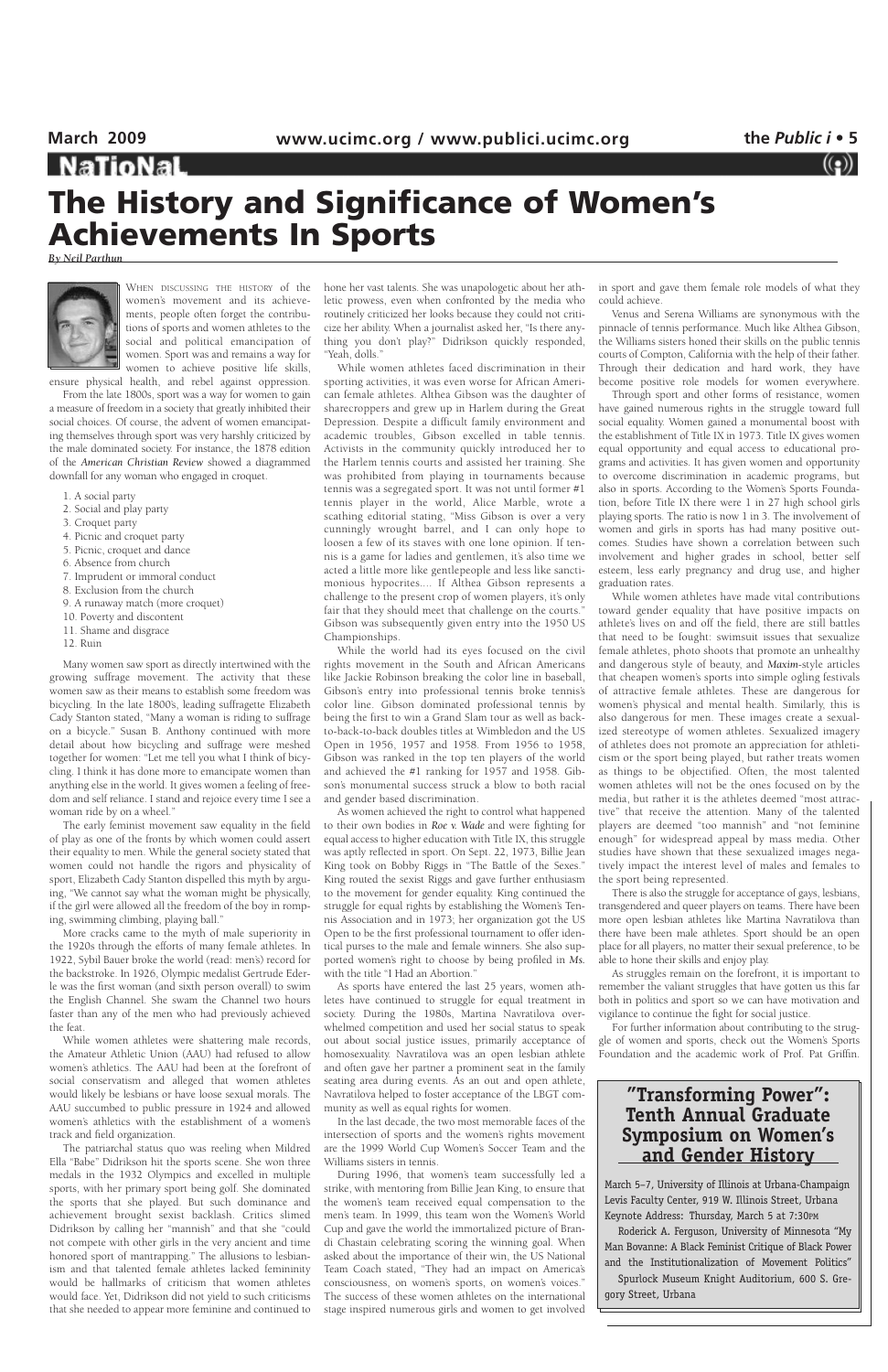## **iNteRNaTioNal**

## **Deconstructing Obama's Rhetoric on Palestine**

*By Niloofar Shambayati*



IN HIS JANUARY 22 CEREMONY to announce the appointment of George Mitchell as the special envoy to the Middle East, President Obama spoke to the urgency of a lasting ceasefire between Israel and Hamas and made a commitment "to seek two states living side by side in peace and security." Both

goals are laudable but the language employed is disingenuous and dishearteningly reminiscent of past declarations.

The speech offers a pledge to Israel, advice to the Palestinians, and a justification of the American position for the rest of the world: "Let me be clear: America is committed to Israel's security. And we will always support Israel's right to defend itself against legitimate threats… no democracy can tolerate such danger to its people… neither should the Palestinian people themselves, whose interests are only set back by acts of terror." The President, then, demands that Hamas "recognize Israel's right to exist, renounce violence, and abide by past agreements, if it wants to be "a genuine party to peace." A fair demand only if it were asked of Israel as well.

Mr. Obama portrays Israel as a victim of aggression who, by protecting its people against rocket throwing Hamas, is championing the democratic values that they share with the West. He then implies that Palestinians don't appreciate the benefits of democracy because they seem to have rallied behind Hamas. In one sentence, he ignores two obvious facts: Israeli democracy applies largely to its Jewish population, treating the Palestinian citizens as second class; Palestinian democratic aspirations and experiments have repeatedly been crushed by deliberate Israeli and American actions (these assertions will be discussed in future articles).

In reality, the threat to Israel's security is the direct consequence of Israel's occupation of Palestine. Both al-Fatah and Hamas have committed themselves to a two-state solution to the conflict, in accordance with the national aspiration of the Palestinian people and spelled out in the National Reconciliation Document of 2006. In addition, Hamas has demanded on several occasions that Israel end its military operations in Gaza and the West Bank in return for a stable truce, but Israel insists on receiving an unconditional recognition of its right to exist and continues to expropriate land in the West Bank and East Jerusalem, rendering a two-state solution unviable.

Palestinians continue to be subjected to humiliation, poverty, unemployment, indefinite imprisonment without trial, and violence. They are also helpless witnesses to the rapid loss of their land to illegal and hostile Israeli colonies, road blocks, Israeli-only roads, and recently the Wall of Annexation. Whether President Obama admits it or not, an unconditional commitment to what Israel considers to be vital to its security can only perpetuate the injustices done to the Palestinians. A disturbing example is the cutting off of the fertile Jordan Valley from the rest of the West Bank, allowing only the long-time residents who carry Israeliissued papers to remain in the area and evacuating the others. Israeli officials maintain that this area cannot be returned to the Palestinians because this would expose Israel to attacks from Arab countries as well as al-Qaeda-type groups.

#### **THE WEST BANK**

According to Israeli Peace Now, the population of the Israeli colonies in the West Bank increased from 139,974 in 1996 to 261,879 in 2006, 270,000 in 2007, and 285,000 in 2008. The number of new structures in settlements and outposts grew by 69 percent in 2008 over the 2007 figures. The daily *Haaretz* reports that these increases far exceed the natural Israeli population growth (%1.6) and are more than double the growth rate in any region of Israel. The Israeli government spends at least \$560 million a year on subsidies, infrastructure and education for the Jewish settlements in the West Bank, in addition to the off-the-record military cost of controlling the Palestinians. Why all the trouble if in near future these Illegal Israeli settlements are to be evacuated? Why protect the militant settlers who commit various crimes against the Palestinians and their property, when it's known that they have pledged never to leave and call their populating efforts "the most important Zionist endeavor of our generation, the settlement of Judea and Samaria"? The answer seems to be that Israel has no intention of returning any of the settlements it has financed and built. The Israeli information and human rights organization, B'Tselem, maintains that, eventually, about 40% of the West Bank would be permanently annexed to Israel. What would be the fate of the Palestinians living in these areas? Perhaps they will be moved to a cramped Palestinian state in the Middle of the West Bank or sent to Jordan and Egypt to live among their 'fellow Arabs.'

#### **EAST JERUSALEM**

The colonization of East Jerusalem has been progressing more blatantly. In 1980, against all international laws, Israel's parliament declared that "Jerusalem, complete and united, is the capital of Israel." Israel continues to reject any compromise in this regard while Palestinians insist on establishing their capital in East Jerusalem. A *Washington Post* investigation reveals that the Israeli government and private Jewish groups have been moving Jewish residents into Palestinian neighborhoods in East Jerusalem. The Post also refers to a report prepared by the Israeli State Attorney's Office and published in the newspaper *Yedioth Aharonoth,* which concludes that almost every major ministry has assisted in the construction, expansion and maintenance of illegal settlement outposts. In addition, intimidation and unavailability of legal documents are used to expel Palestinians from their homes and work places. Even as George Mitchell is holding talks with Israeli officials, the Municipality of Jerusalem is in the process of evicting 1500 Palestinians from their homes, under the pretext that their residences were built without Israeli permission. What an irony to demand that the occupied people apply for legal documents from their illegal occupiers.

#### **THE WALL**

The Annexation Wall, which Israel and the U.S. refer to as a separation wall to presumably protect Israel, is another obstacle to the creation of a viable Palestinian state. The Wall unjustifiably cuts through the West Bank and robs many Palestinians of their gardens, orchards, and the source of their livelihood. Discussed widely in Israeli media but ignored in the U.S. is the common understanding that Israel is intent upon annexing this 12% strip of fertile land under any final status agreement with the Palestinians.

#### **AN HONEST BROKER**

In order to have a real change in the U.S. policy, leading to the establishment of a viable Palestinian State and the security of Israel, we need to demand that the new administration become an honest broker in the Palestinian-Israeli conflict and end America's unconditional support of the state of Israel. The long-term interest of all the parties involved, including the American people, depends on the U.S. playing thisvital role.

President Obama must dissociate himself from any plan which offers the Palestinians a truncated state, consisting of isolated cantons with little or no control over vital natural resources. We should demand that the President's mantra of change apply to the Israeli-Palestinian conflict lest the conflict outlives his presidency with yet more tragic consequences.

*By Kumars Salehi* The older I get, the more it seems our world's been a failure How could a world filled with unhappy people Ruled by the most soulless of us be anything but? Our money is a joke, and now the joke's on us Our media is a joke, and there's nothing funny or excusable about Israel's institutionalized genocide, ethnic cleansing in Palestine Who does Israel think is watching? And who do they think they're kidding? Truthfully, they're fooling no one, except for the people of the most powerful country in the world A people who won't hold their leaders accountable for their crimes and the crimes of those they support Whose ignorance, complacence and egocentrism stands in the way of rising up Against Capitalism Against Imperialism Against Zionism In our history classes we're told how they said, "Never again." But the greedy, the zealous, and the silent masses Have been letting it happen again, and again since long before we were born The victims have become the killers Maybe that's how the world began But that's not how the world should end

### **Transcendence**

### **Film Screening:** *Allah Made Me Funny*

The movie follows the lives of three Muslim stand up comedians as they try to dispel stereotypes about Muslims in a humorous manner. There will be a free showing of the movie at 100 Gregory Hall at 6:30PM on March 6<sup>th</sup> that is open to the Public. There will be an interfaith dialogue after the completion of the movie. This event is cosponsored by IMC, First Mennonite Church, Muslim Students Association of Champaign-Urbana, and the Central Illinois Mosque and Islamic Center.

## **Bill Ayers At Allen Hall**

Bill Ayers, school reform activist and distinguished Professor of Education at the University of Illinois at Chicago, is coming to Allen Hall. He is founder of the Center for Youth and Society and founder and codirector of the Small Schools Workshop. He has written extensively about social justice, democracy, and education. His interests focus on the political and cultural contexts of schoolings.

- Sunday, March 8. *The Weather Underground*—Tthe Oscar-nominated documentary about Bill Ayers and the rise and fall of this radical movement.
- Monday, March 9 Opening Program—*Yes We Can: Reflections on Campaign 2008*
- Tuesday, March 10 *Fugitive Days*
- Wednesday, March 11 *Education for Democracy*
- Thursday, March 12 *The New Activism*

All events begin at 7 p.m. and take place in the Main Lounge of Allen Hall, 1005 W. Gregory, Urbana.